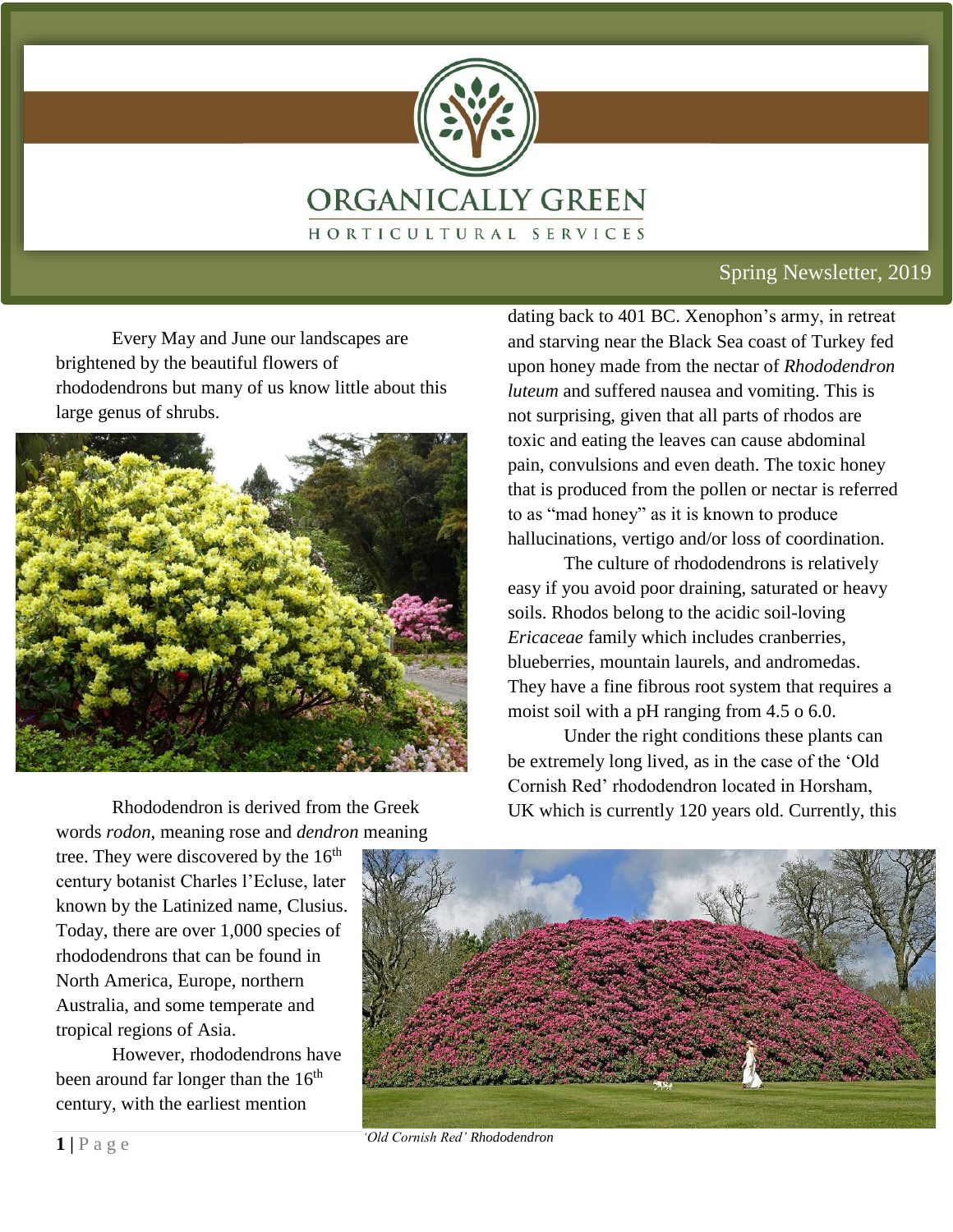

single stemmed rhododendron is 40 feet wide and 30 feet tall and attracts visitors from around the world!

The main ornamental trait of rhodos is their flower which can be funnel-, bell-, trumpet-shaped or tubular. Flowers can sometimes be fragrant and come in a multitude of colors such as white, pastel, orange, golden, red, pink or purple. The biggest misconception of these plants is that they prefer to be planted in full or deep shade. When in actuality, some light is needed to stimulate flower production and plants in deep shade may have very few flowers.

Also, regarding the flowers, there is always some debate about whether they require deadheading in order to adequately flower. If you remove the spent flowers before seed set- which may be a large undertaking depending on the amount and size of your rhodos- it will help them to set the same or more flowers for the following year. If you choose not to, they will still produce buds, but overall flowering may be reduced.

Rhododendrons can also tolerate a range of temperatures with a few species able to tolerate a low temperature of -35°F. Despite their innate cold hardiness in some areas, when temps are at or below 32°F, the leaves will typically droop and curl inwards in an attempt to retain water by reducing their surface area. (They also exhibit this trait when dehydrated.)

Leaves of rhodos range in size but the larger leafed varieties maybe more susceptible to wind and sun damage in the winter. This is typically referred to as winter desiccation, the plant continues to release water vapor to cool itself but is unable to replace it as the soil water is frozen. This results in a "burn" or browning of the leaf tissue. Another lesser known fact is that rhododendrons -as well as other

evergreens- is that they shed leaves on an annual basis. Usually, the leaves that are retained are anywhere from one to three years old.

Conversely, there are also rhododendrons that are found in tropical climates. Vireya rhododenrons grow in cool mountainous regions of Southeast Asia, either as epiphytes high in the tall trees of the cloud forest or on open ground in shrubberies. There are over 300 Vireya species, comprising approximately one-third of all rhododendrons.

No matter where they live, rhododendrons make a great addition to any garden!



*Vireya Rhododendron*

#### *For more information:*

<https://www.rhododendron.org/>

[http://www.missouribotanicalgarden.org/PlantFinder](http://www.missouribotanicalgarden.org/PlantFinder/PlantFinderListResults.aspx?letter=R) [/PlantFinderListResults.aspx?letter=R](http://www.missouribotanicalgarden.org/PlantFinder/PlantFinderListResults.aspx?letter=R)